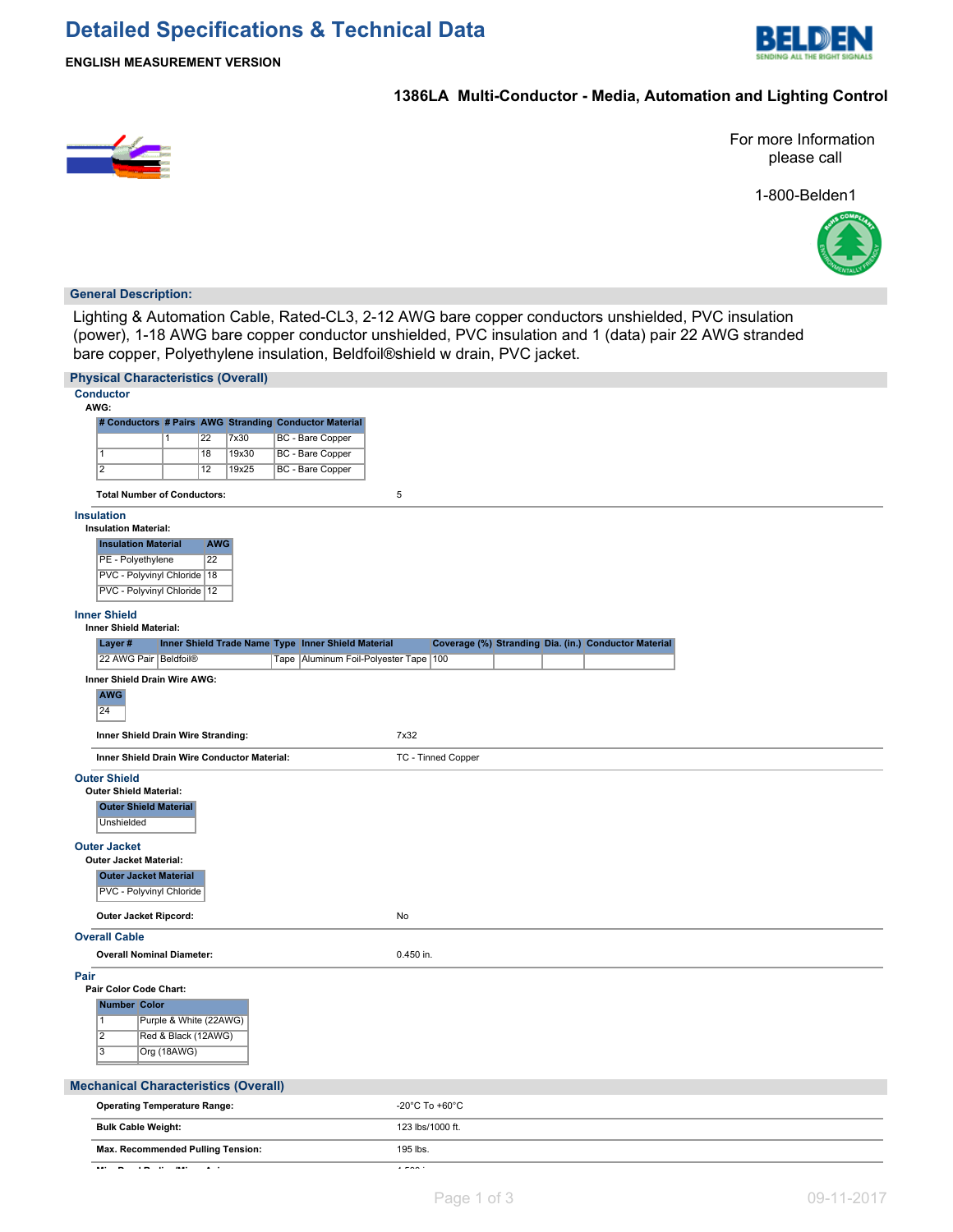# **Detailed Specifications & Technical Data**



#### **ENGLISH MEASUREMENT VERSION**

#### **1386LA Multi-Conductor - Media, Automation and Lighting Control**

| Min. Bend Radius/Minor Axis:                                              | 4.500 in.            |  |  |  |
|---------------------------------------------------------------------------|----------------------|--|--|--|
| <b>Applicable Specifications and Agency Compliance (Overall)</b>          |                      |  |  |  |
| <b>Applicable Standards &amp; Environmental Programs</b>                  |                      |  |  |  |
| NEC/(UL) Specification:                                                   | CL3, CM              |  |  |  |
| CEC/C(UL) Specification:                                                  | <b>CM</b>            |  |  |  |
| EU Directive 2011/65/EU (ROHS II):                                        | Yes                  |  |  |  |
| <b>EU CE Mark:</b>                                                        | Yes                  |  |  |  |
| EU Directive 2000/53/EC (ELV):                                            | Yes                  |  |  |  |
| EU Directive 2002/95/EC (RoHS):                                           | Yes                  |  |  |  |
| EU Directive 2002/96/EC (WEEE):                                           | Yes                  |  |  |  |
| EU Directive 2003/11/EC (BFR):                                            | Yes                  |  |  |  |
| CA Prop 65 (CJ for Wire & Cable):                                         | Yes                  |  |  |  |
| MII Order #39 (China RoHS):                                               | Yes                  |  |  |  |
| <b>Flame Test</b>                                                         |                      |  |  |  |
| <b>UL Flame Test:</b>                                                     | UL1581 Vertical Tray |  |  |  |
| <b>Suitability</b>                                                        |                      |  |  |  |
| Suitability - Indoor:                                                     | Yes                  |  |  |  |
| Plenum/Non-Plenum                                                         |                      |  |  |  |
| Plenum (Y/N):                                                             | No                   |  |  |  |
| <b>Plenum Number:</b>                                                     | 1386LP               |  |  |  |
| <b>Electrical Characteristics (Overall)</b>                               |                      |  |  |  |
| Nom. Capacitance Conductor to Conductor:                                  |                      |  |  |  |
| Description Capacitance (pF/ft)<br>22 AWG Pair   14.170                   |                      |  |  |  |
| Nom. Conductor DC Resistance:                                             |                      |  |  |  |
| Description DCR @ 20°C (Ohm/1000 ft)<br>22AWG<br>16.100<br>18AWG<br>6.500 |                      |  |  |  |
| 12AWG<br>1.600                                                            |                      |  |  |  |
| Max. Operating Voltage - UL:                                              |                      |  |  |  |
| <b>Voltage</b><br>300 V RMS                                               |                      |  |  |  |
| Max. Recommended Current:                                                 |                      |  |  |  |
| <b>Description Current</b>                                                |                      |  |  |  |
| 22AWG<br>3.8 Amps per conductor @ 25°C                                    |                      |  |  |  |
| 18AWG<br>7.2 Amps per conductor @ 25°C<br>12AWG                           |                      |  |  |  |
| 17.2 Amps per conductor @ 25°C                                            |                      |  |  |  |
| <b>Notes (Overall)</b>                                                    |                      |  |  |  |

**Notes:** Sequential footage marking every two feet.

#### **Put Ups and Colors:**

| Item#          | Putup    | <b>Ship Weight</b> | Color                    | Notes | <b>Item Desc</b>               |
|----------------|----------|--------------------|--------------------------|-------|--------------------------------|
| 1386LA 2041000 | 1.000 FT | 131,000 LB         | <b>BLUE, LIGHT/WHITE</b> |       | 2#12, 1#18 + 1 FS PR #22 FRPVC |
| 1386LA 204250  | 250 FT   | 35.750 LB          | <b>BLUE, LIGHT/WHITE</b> |       | 2#12, 1#18 + 1 FS PR #22 FRPVC |
| 1386LA 204500  | 500 FT   | 70.500 LB          | <b>BLUE, LIGHT/WHITE</b> |       | 2#12, 1#18 + 1 FS PR #22 FRPVC |

#### Revision Number: 1 Revision Date: 02-09-2015

## © 2017 Belden, Inc All Rights Reserved.

Although Belden makes every reasonable effort to ensure their accuracy at the time of this publication, information and specifications described herein are subject to error or omission and to change without notice, and the